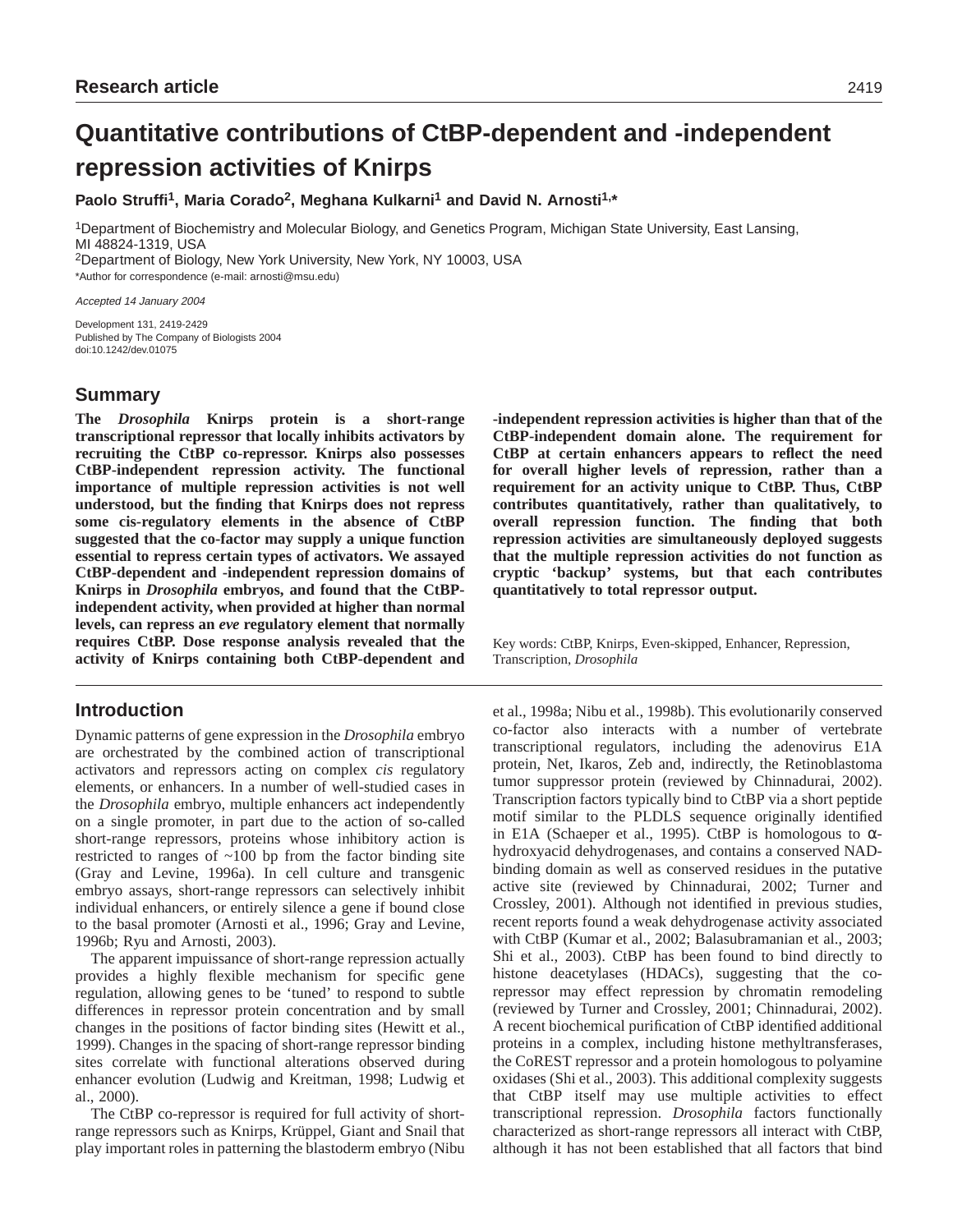the co-factor are necessarily short-range repressors. The longrange repressor protein Hairy, in particular, is thought to interact with CtBP, although this might be in an antagonistic mode (Poortinga et al., 1998; Zhang and Levine, 1999).

CtBP-mediated repression is crucial for full activity of shortrange repressors; however, *Drosophila* short-range repressors also possess CtBP-independent repression activities (La Rosee-Borggreve et al., 1999; Keller et al., 2000; Strunk et al., 2001; Nibu et al., 2003). In the case of Knirps, a form of the protein that lacks the CtBP-binding motif exhibits weak activity when overexpressed (Nibu et al., 1998b). The CtBP independent activity has been mapped to an N-terminal repression domain that lacks a CtBP-binding motif and is able to repress in the absence of CtBP (Keller et al., 2000). Although many transcriptional repressors have been found to possess multiple activities, the functional relevance of such activities is not well understood. Previous studies suggest that multiple repression activities underlie both gene specific and activator specific effects. In the case of the Zeb repressor, a protein with CtBP-dependent and -independent activities, it was found that specific repression activities are directed at distinct classes of transcriptional activators (Postigo and Dean, 1999). In another case, distinct mechanisms are used at different promoters: the NRSF repressor mediates HDAC and DNA methylation-dependent repression of the *NaCh II* gene and a distinct form of repression of the *Scg10* gene (Lunyak et al., 2002).

Previous studies also hint that the possession of CtBPdependent and -independent activities may confer important quantitative effects. For example, the *Krüppel* promoter is activated by Bicoid in both anterior and central regions of the blastoderm embryo, and is repressed by Giant in either CtBPindependent or CtBP-dependent manners, depending on the region of the embryo (Strunk et al., 2001). The higher levels of Bicoid activator in anterior regions of the embryo might necessitate additional repression activities beyond those afforded by CtBP-independent pathways, suggesting that CtBP might contribute quantitatively to overall repressor output. In cell culture studies, CtBP-dependent and CtBP-independent repression activities of Knirps possess similar functional attributes, including distance dependence, trichostatin A insensitivity and activator specificity, suggesting that their quantitative effects might be mediated through similar pathways (Ryu and Arnosti, 2003).

The Knirps protein is able to regulate at least one known target, the stripe 3 enhancer of the *even-skipped* (*eve*) gene in a CtBP-independent fashion, yet this CtBP-independent activity is not sufficient to supply the full biological function of Knirps (Keller et al., 2000; Nibu et al., 1998b). For example, transheterozygous *knirps* and *CtBP* embryos have disruptions in *eve* expression, suggesting that Knirps function is partially impaired, and a frameshift mutation in *knirps* encoding a protein lacking the CtBP binding motif is a strong hypomorph (Gerwin et al., 1994; Nibu et al., 1998a). Furthermore, a point mutation in the CtBP binding motif results in a protein that lacks the dominant phenotype of the wild-type protein when misexpressed in a pattern of *eve* stripe 2 (Nibu et al., 1998b). These results suggest that Knirps requires CtBP for effective regulation of at least some of its targets. Here, we examine the regulation of several enhancers targeted by Knirps to test the possibility that the CtBP-dependent and CtBP-independent repression activities of Knirps might be deployed to achieve qualitatively or quantitatively distinct effects. Our results suggest that in the case of the *eve* gene, the two activities are both required to achieve quantitatively sufficient levels of repression.

# **Materials and methods**

#### **Plasmid construction**

To generate transgenic flies that carry inducible, double-tagged Knirps genes, the P-element transformation vector pCaSpeR-hs (Pirrotta, 1988) was modified to incorporate an N-terminal hexahistidine tag and a C-terminal double FLAG tag in frame with a *Kpn*I*-Xba*I insert (reading frame commencing with GGT). First, an oligonucleotide containing the ribosome binding site (Kozac) consensus sequence for *Drosophila* (Cavener and Ray, 1991) and an N-terminal sequence encoding MARGS(his)6 was introduced into the unique *Eco*RI site of pCaSpeR-hs. This fragment was generated by annealing and extending the following primers: 5′ CCG CGG AAT TCA CAA CCA AAA TGG CGA GAG GAT CGC ATC 3′ and 5′ GGC CGA ATT CGG TAC CGT GAT GGT GAT GGT GAT GCG ATC C 3′, to generate an *Eco*RI-Kozac-MARGS(his)<sub>6</sub>-KpnI-EcoRI-containing oligonucleotide, which was restricted with *Eco*RI, PAGE-purified and cloned into pCaSpeR-hs. Two FLAG epitope sequences were introduced in two successive steps using annealed oligonucleotides. To introduce the first FLAG epitope tag the vector containing the hexahistidine tag was cut with *Kpn*I and *Stu*I and ligated with two annealed oligonucleotides (5′ CGA TCG ATC GTC TAG A**GA TTA CAA GGA TGA CGA TGA CAA G**GC GGC CGC TTA GTA ATT AGT TAG 3′ and 5′ CTA ACT AAT TAC TAA GCG GCC GC**C TTG TCA TCG TCA TCC TTG TAA TC**T CTA GAC GAT CGA TCG GTA C 3′, FLAG-codons in bold) to generate a *Kpn*I-(9bp)-*Xba*I-FLAG-(stop)s fragment. A second FLAG epitope was generated by annealing and cloning two *Not*I-compatible, FLAG-containing oligonucleotides (5′ GGC CGC TGA TTA CAA GGA TGA CGA TGA CCA GGC 3′ and 5′ GGC CGC CTT GTC ATC GTC ATC CTT GTA ATC AGC 3′) into the unique *Not*I site of the vector. The correct orientation of the second FLAG oligonucleotide was determined by PCR. The final vector, pCaSpeR-hs(H2xF), was sequenced to confirm the correct frame and orientation of the tags inserted. Different *knirps* fragments were subcloned as *Kpn*I-*Xba*I inserts into pCaSpeRhs(H2xF), generating hsKni1-429, which contains full-length Knirps, hsKni1-330, which contains the CtBP-independent repression domain of Knirps, hsKni1-105, which contains the Knirps DNA-binding domain (amino acids 1-74) and its nuclear localization signal (amino acids 75-95) (Gerwin et al., 1994), hsKni75-429 and hsKni75-330. All fragments were PCR amplified using as template pBS-N741, which contains a full-length *knirps* cDNA (kindly provided by Michael Levine). To amplify full-length Knirps (1-429), the primers used were DA-502 (5′ CGC GCG GTA CCA TGA ACC AGA CAT GCA AAG TG 3′) and DA-503 (5′ CGG CCT CTA GAG ACA CAC ACG AAT ATT CCC CT 3′). To amplify Knirps75-330 the primers used were DA-504 (5′ CGC GCG GTA CCG GAT CCC GCT ACG GAC GTC GC 3′) and DA-505 (5′ CGG CCT CTA GAT CCT TCT TGA GCG GAA ACG GTG G 3′). To amplify Knirps1-330, DA-502 and DA-505 were used. To amplify Knirps75-429, DA-504 and DA-503 were used. To amplify Knirps1-105 the primers used were DA-502 and DA-773 (5′ CGG CCT CTA GAA GGC GCC TTG CCC GCC GCT GC 3′).

#### **Heat-shock experiments**

To induce expression of recombinant Knirps proteins, 2- to 4-hourold embryos collected on apple-juice plates at room temperature (22- 23°C) were incubated for 5, 10, 20 or 30 minutes at 38°C in a 10 liter water bath to ensure rapid and even heating. After induction, embryos were allowed to recover in a water bath at room temperature for 30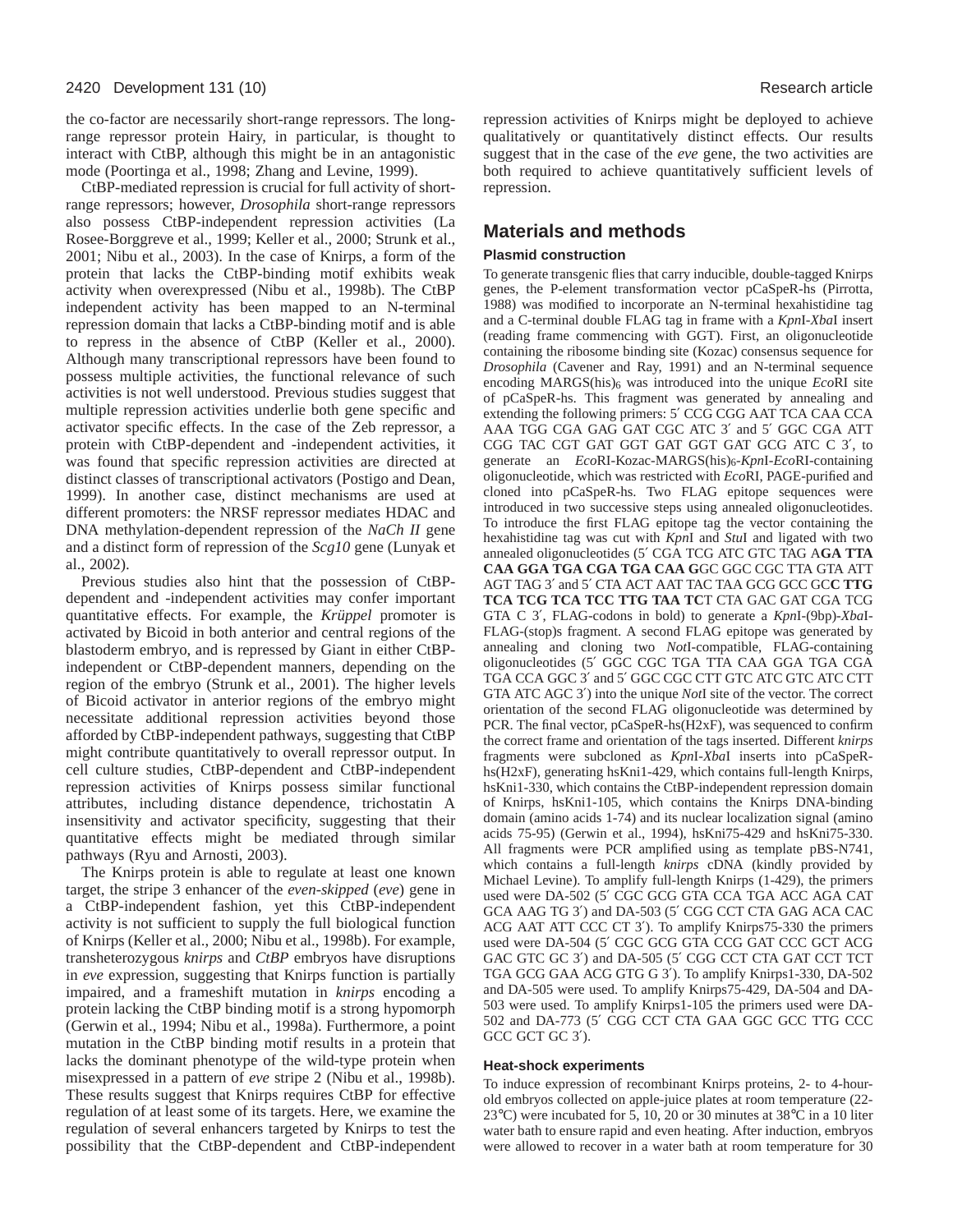minutes prior to fixation or sonication. Heat-shock inductions of Knirps1-330 and Knirps1-429 were also performed with no recovery. For the experiments described in Fig. 6, *hairy* expression pattern was monitored after 10 or 30 minutes of heat shock, *ftz* expression pattern was determined after 5, 10, 15, 20 or 30 minutes of heat shock, *runt* expression pattern was determined after 15 or 30 minutes of heat shock and *hb* expression pattern was determined after 30 minutes of heat shock. Thirty minutes of recovery after heat shock was applied for all the experiments described in Fig. 6.

#### **Crude embryo lysate preparation**

Approximately 50 mg of dechorionated embryos were resuspended in 1.2 ml of lysis buffer (25 mM HEPES pH 7.9, 150 mM NaCl, 1 mM DDT, 1 mM PMSF, 1 mM Na-metabisulfite, 1 mM benzamidine, 10 µM pepstatin A) and disrupted by sonication using a Branson Sonifier 250 (two cycles of 12 pulses each, output 3, duty cycle 60%). After sonication, lysates were centrifuged for 15 minutes at 16,000 *g* using an Eppendorf centrifuge, and the protein concentration of the supernatant was determined using the Bradford assay, with BSA as the standard.

#### **Western blot analysis**

Immunoblotting was performed according to standard protocols (Harlow and Lane, 1999) using a tank transfer system (Mini Trans-Blot Cell, Biorad). Sequi-Blot<sup>TM</sup> PVDF membranes (BioRad) were used and antibody incubation was in TBST (20 mM Tris-HCl, pH 7.5, 120 mM NaCl, 0.1% Tween-20) supplemented with 5% (w/v) nonfat dry milk as blocking agent. The primary anti FLAG M2 monoclonal antibody (Sigma) was used at 1:10,000 dilution. The secondary ImmunoPure<sup>®</sup> Goat Anti-Mouse HRP-conjugated antibody (Pierce) was used at 1:20,000 dilution. Western blots were quantitated using a Fluor- $S^{\circledR}$  MultiImager (Biorad) set on high sensitivity and with an exposure time of 50 minutes. The QuantityOne package (BioRad) was used to analyze the data. Four independent quantitations of four gels were performed, analyzing lysates from an experiment performed as described for Fig. 3 and Table 1.

#### **P-element transformation, whole mount in situ hybridization**

P-element transformation vectors were introduced into the *Drosophila* germline by injection of  $y w^{67}$  embryos and in situ hybridization was performed using digoxigenin-UTP-labeled antisense RNA probes to *eve*, *h*, *kni*, *runt*, *ftz* and *lacZ* as described (Small et al., 1992).

#### **lacZ reporters**

The *eve* stripe 3/7 and 4/6 *lacZ* reporter genes used in Fig. 1 were described elsewhere (Small et al., 1996; Fujioka et al., 1999). Germline mutants of CtBP were generated as previously described (Keller et al., 2000) using CtBP03463/TM3, Sb (Bloomington stock no. P1590). The *even-skipped* stripe 2/3 *lacZ* reporter used in Fig. 4 contains ~500 bp minimal elements separated by a 340 bp spacer sequence and 2 UAS sites (not used in this experiment) fused to the *eve* basal promoter (Keller et al., 2000). The *eve* stripe 3/7 reporter used in Fig. 4 (stock E9) was kindly provided by Steve Small and the *eve* stripe 4/6 *lacZ* reporter (stock B45C52-B) was kindly provided by Jim Jaynes (Fujioka et al., 1999).

# **Results**

#### **Repression by Knirps of even-skipped stripe 3/7 enhancer is independent of CtBP, while repression of stripe 4/6 enhancer is CtBP-dependent**

The expression of the endogenous *eve* gene is strongly perturbed by a loss of CtBP, consistent with the important role of this co-repressor in the activity of gap repressors Giant,

#### Knirps multiple repression activities 2421



**Fig. 1.** CtBP is required for Knirps repression of *even-skipped* (*eve*) stripe 4/6 enhancer, but not stripe 3/7 enhancer. Expression patterns of *eve* stripe 3/7 (A,B) and *eve* stripe 4/6 *lacZ* reporter genes (C,D) in wild-type (A,C) and *CtBP* mutant (B,D) embryos, showing derepression only of the *eve* stripe 4/6 element in the *CtBP* mutant. (E) Schematic representation of *eve* regulatory regions, showing cofactor requirements for Knirps repression. Expression patterns were characterized in transgenic embryos by in situ hybridization. Embryos are oriented anterior towards the left, dorsal side upwards.

Krüppel, and Knirps (Nibu et al., 1998a; Nibu et al., 1998b; Strunk et al., 2001). To study the effectiveness of Knirps repression of individual *eve* regulatory elements, we assayed the expression of *eve-lacZ* reporter genes. Knirps is required for correct regulation of the *eve* stripe 3/7 and 4/6 enhancers, as demonstrated by the expression patterns of *lacZ* reporter genes in *kni* mutant embryos (Fujioka et al., 1999; Small et al., 1996). As previously observed (Keller et al., 2000) the posterior border of *eve* stripe 3 was not derepressed in a *CtBP* mutant, consistent with the CtBP-independent activity of Knirps on this enhancer (Fig. 1A,B). By contrast, Knirps repression of *eve* stripe 4/6 is compromised in a *CtBP* mutant background, indicating that the CtBP-independent repression activity of Knirps is insufficient to regulate this enhancer (Fig. 1C,D). Therefore, depending on which part of the *eve* gene is bound by the Knirps protein, its repression activity is either dependent or independent of the CtBP co-factor (Fig. 1E).

#### **Ectopic expression of Knirps proteins in embryos**

To determine whether the *eve* stripe 4/6 enhancer is intrinsically resistant to repression by the CtBP-independent activity of Knirps, or just less sensitive to this activity, we overexpressed full-length (1-429) FLAG epitope tagged Knirps or a truncated form of the protein that contains only the Nterminal, CtBP-independent repression activity (1-330) in embryos (Fig. 2A). As controls, proteins lacking the Nterminal DNA-binding domain were also overexpressed to test for specificity of repression. All proteins were expressed from a *hsp70* promoter construct introduced by germline transformation into *Drosophila*. In situ analysis showed a uniform distribution of *knirps* mRNA in embryos after heat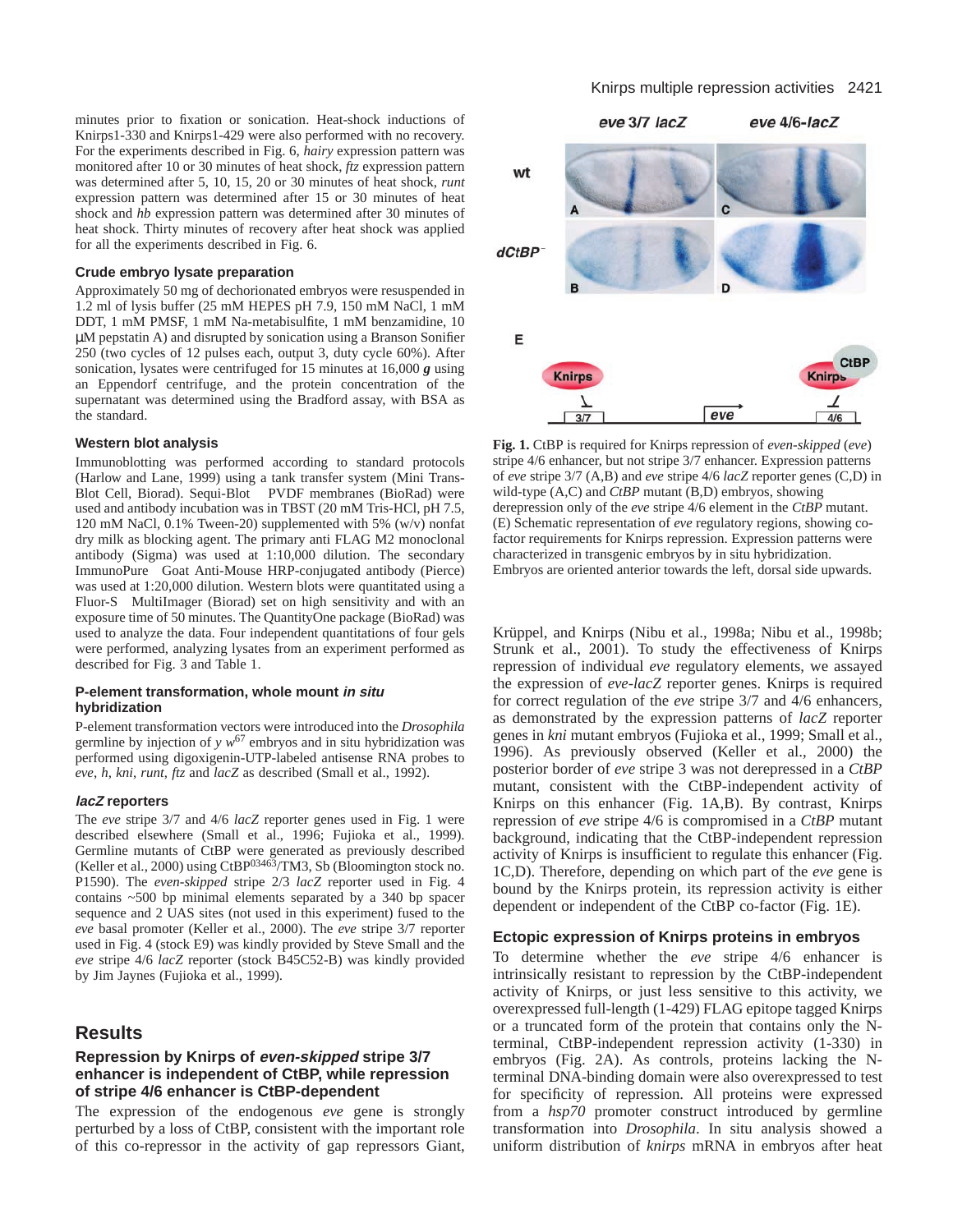

**Fig. 2.** Expression of full-length and CtBP-independent regions of the Knirps transcriptional repressor in transgenic *Drosophila*. (A) Structure of proteins expressed from *hsp70* promoter: 1-429, fulllength Knirps protein; 75-429, non-DNA binding control protein; 1- 330, CtBP-independent Knirps repression domain; 75-330, non-DNA binding control protein. (B) In situ analysis of expression of *knirps* mRNA produced from *hsp70-knirps* transgene before and after heatshock. (C) (Top) Proteins expressed from representative lines of the four constructs measured by western blot. M2 α-FLAG antibody was used to detect recombinant proteins. Lines shown in lanes 2 and 4 were used in subsequent experiments. Lane 8, non heat shock control. (Bottom) Coomassie blue stained gel illustrates equal loading.

shock, reaching levels comparable with the endogenous *knirps* gene (Fig. 2B). The different forms of the Knirps protein were expressed at similar levels after heat shock induction of the transgenes, with undetectable levels present before heat shock (Fig. 2C; data not shown). Heat-shock induction of full-length Knirps in the embryo was lethal (data not shown), as is expected for this regulatory factor whose expression usually exhibits tight temporal and spatial regulation.

#### **Differential effects of Knirps protein on the evenskipped gene**

The effect of misexpression of Knirps proteins was monitored

hskni1-429.3 hskni1-330.1 **Fig. 3.** Pattern of endogenous *eve* expression in embryos

B

C

D

expressing full-length Knirps 1- 429 (A-D) and CtBPindependent region of Knirps 1- 330 (E-G). Phenotypes of

increasing severity are illustrated. Class I pattern (A,E), repression of stripe 3; Class II (B,F), repression of stripe 3 and 7; Class III (C,G) repression of stripe 3,4,6 and 7; Class IV, all stripes repressed except stripe 5. Endogenous *eve* patterns were visualized by in situ hybridization; embryos are oriented with anterior towards the left, dorsal side upwards. More severe phenotypes were produced by expression of full-length Knirps 1-429 than Knirps 1-330, as documented in Table 1.

by measuring endogenous *eve* expression by in situ hybridization. Heat shocks of variable duration were performed to test the effects of increasing levels of the Knirps protein (Fig. 3). Misexpression of the full-length Knirps protein, 1-429, resulted in repression of stripe 3 expression even after a short (5 minutes) heat shock pulse, with almost as frequent repression of stripe 7 (Fig. 3A,B; Table 1). Heat shocks of longer duration resulted in significant repression of stripe 4 and 6 (Fig. 3C). A 20 minutes heat shock also resulted in repression of stripe 1 and 2, leaving only stripe 5 expression (Fig. 3D). The selective repression of a subset of multiple enhancer elements is a striking demonstration of the way shortrange repressors can repress individual regulatory elements without shutting down a gene entirely. No disruption of the *eve* pattern was noted in lines expressing Knirps proteins lacking amino acids 1-74, demonstrating that an intact DNA-binding domain is required for the effects observed (data not shown). The hierarchy of *eve* stripe 3-7 enhancer sensitivity to Knirps is consistent with the relative positions of these stripes within the Knirps protein gradient, whereby stripes 3 and 7 are sensitive to lower concentrations of Knirps than are 4 and 6 (Fujioka et al., 1999; Clyde et al., 2003).

Similar to the case with Knirps 1-429, stripes 3 and 7 were the first to be affected by misexpression of the Knirps 1-330 protein, which bears only the CtBP-independent repression activity. In this latter instance, however, the numbers of embryos showing repression was smaller (Fig. 3E,F; Table 1). Unexpectedly, overexpression of Knirps 1-330 also led to repression of *eve* stripes 4 and 6, indicating that this regulatory element is sensitive to the CtBP-independent activity of Knirps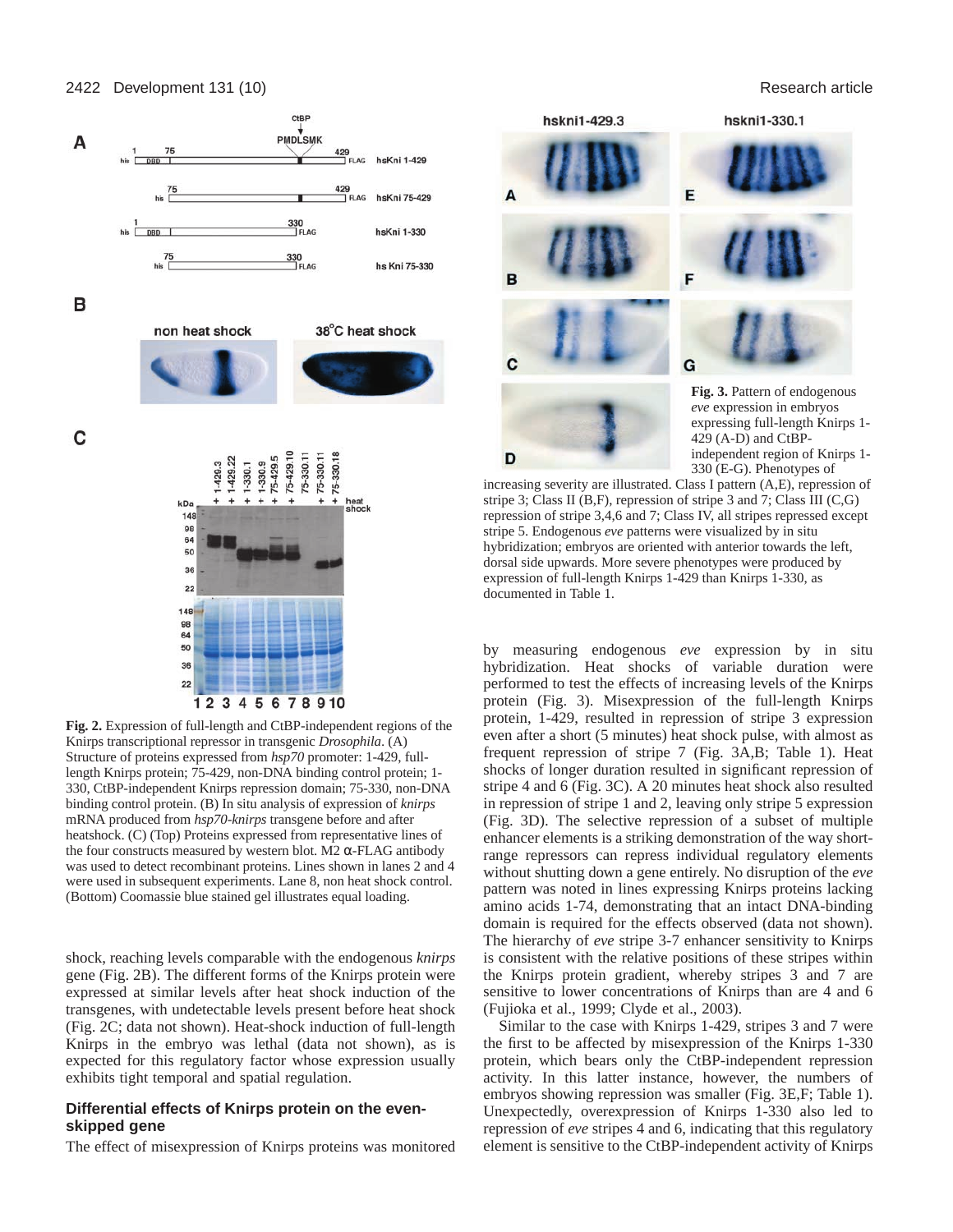**Table 1. Percentage of transgenic embryos showing repression of** *eve* **stripes after heat shock**

|                  | Heat shock duration |       |            |       |            |       |
|------------------|---------------------|-------|------------|-------|------------|-------|
|                  | 5 minutes           |       | 10 minutes |       | 20 minutes |       |
| eve stripe       | 1-330               | 1-429 | $1 - 330$  | 1-429 | $1 - 330$  | 1-429 |
|                  |                     |       | 0          | 2.5   |            | 53    |
| 2                |                     |       |            | 2.5   |            | 53    |
| 3                | 10                  | 50    | 71         | 72    | 80         | 75    |
| 4                |                     | 9     | 11         | 45    | 28         | 66    |
| 5                |                     | 3     | 11         |       | 10         |       |
| 6                |                     |       | 11         | 39    | 26         | 66    |
|                  | 1.4                 | 40    | 51         | 67    | 71         | 68    |
| $\boldsymbol{n}$ | 718                 | 430   | 674        | 446   | 688        | 408   |

(Fig. 3G). Again, the relative number of affected embryos was smaller, indicative of a quantitative difference in repression between full-length Knirps and the CtBP-independent domain alone (Table 1). Unlike the case for Knirps 1-429, no embryos were observed that showed repression of stripes 1 and 2 by overexpression of Knirps 1-330. This result suggests that either these enhancers require still higher levels of Knirps 1-330 to be effectively repressed, or that there are qualitative as well as quantitative differences between the repressors. In a small percentage of cases, stripe 5 expression was also observed to be repressed in embryos misexpressing Knirps 1-330 and Knirps 1-429 (Table 1); however, a small percentage of nontransgenic controls also appear to show loss of stripe 5 expression (not shown), indicating that this phenotype may be a nonspecific heat shock effect.

Heat-shock experiments were also performed with no recovery time after induction to test whether Knirps might be repressing *eve* indirectly. We found that the order of repression of *eve* stripes was identical as in Fig. 3, although for each heatshock regiment repression was not as complete (data not shown), possibly because the *eve* mRNA had less time to turn over. This result is consistent with a direct action of Knirps on *eve* enhancers.

The activity of Knirps 1-330, which contains the CtBPindependent domain of Knirps may reflect the previously identified CtBP-independent autonomous activity. Alternatively, some or all of the activity may be due to competition of the DNA-binding domain for activator binding sites. Therefore, we overexpressed the DNA-binding domain of Knirps (residues 1-105, containing the previously defined DNA binding domain and nuclear localization signal) (Gerwin et al., 1994) and determined its effect on *eve* expression pattern. As measured by quantitative western blotting, this protein was readily induced to levels almost as great as Knirps 1-330. Even at high expression levels, however, Knirps 1-105 was unable to perturb *eve* expression (data not shown), suggesting that Knirps represses *eve* by means other than direct competition for activator binding sites.

## **Differential effects of Knirps protein on minimal even-skipped stripe enhancers**

Next, we tested the effects of overexpression of full-length Knirps and the N-terminal, CtBP-independent domain of Knirps on minimal *eve* stripe 2-3, 3/7- and 4/6-*lacZ* reporters. We confirmed that the differential susceptibility to repression of *eve* stripe 3 compared to stripe 2 (Fig. 3) was directly associated with the previously defined regulatory regions using a *lacZ* reporter gene coupled to the minimal 500 bp stripe 2 and 3 enhancers. Both full-length Knirps 1-429 and Knirps 1- 330 preferentially repressed stripe 3 over stripe 2 (Fig. 4B,F). The Knirps 1-429 protein was able to entirely repress stripe 3 in almost all embryos, and stripe 2 in a majority of embryos (Fig. 4A-C). By contrast, as noted with the endogenous *eve* gene, the CtBP-independent 1-330 repression domain was less potent than 1-429, resulting in more embryos with only partially repressed *eve* stripe 3, and fewer embryos in which stripe 2 was repressed (Fig. 4D-F). Embryos in which both stripes 2 and 3 were repressed were distinguishable from nontransgenic embryos by residual stripe 2 expression in ventral regions and an anterior stripe driven by vector sequences (Fig. 4C). The minimal stripe 2 enhancer is probably more sensitive to repression by Knirps 1-330 than the endogenous stripe 2 enhancer because it does not contain all sequences involved in stripe 2 regulation (M. Ludwig and M. Kreitman, personal communication). A previous study found that the minimal stripe 2 element was only slightly affected by Knirps overexpression (Kosman and Small, 1997), but here we are probably achieving higher levels of expression.

To further verify the relative activity of full-length Knirps versus the CtBP-independent activity of Knirps, we tested the effects of overexpression of Knirps proteins in embryos carrying *eve* stripe3/7- and 4/6-*lacZ* reporters (Fig. 4G-L). As observed on the endogenous *eve* gene, full-length Knirps was a more potent repressor than the CtBP-independent domain, causing complete repression of *eve* stripe 4 and 7 and almost complete repression of *eve* stripe 3 and 6 (Fig. 4H,K compare with 4G,J). A large decrease in the number of stained embryos also indicates that many *lacZ* reporter genes were completely repressed. Knirps 1-330 caused a similar repression pattern, but longer heat shocks were required to achieve comparable repression of the more sensitive *eve* stripe 4 and 7. After 30 minutes of heat shock, repression of *eve* stripe 3 and 6 was not as complete as that achieved by Knirps 1-429 after 15 minutes of heat shock (compare Fig. 4I with 4H, and compare 4L with 4K). Importantly, when expressed at high level, the CtBPindependent repression activity of Knirps was able to completely repress *eve* stripe 4, and partially repress stripe 6, confirming the results observed with the endogenous *eve* gene.

# **Higher specific activity of Knirps protein containing multiple repression activities**

The lower activity of Knirps 1-330 protein relative to the fulllength Knirps protein might be due to a greater potency of the protein containing two distinct repression activities, or it might merely reflect lower protein expression levels. To directly compare levels of ectopically expressed Knirps proteins, lysates from transgenic embryos were subject to western blot analysis, using the same heat shock regime as that used for the in situ analysis above (Fig. 5A). Equivalent amounts of total protein from whole embryo lysates were separated on SDS gels, transferred to membranes and probed with an antibody specific for the C-terminal FLAG epitope. Quantitation of the signals from the blots indicate that the weaker Knirps 1-330 repressor was actually expressed at approximately twofold higher levels than Knirps 1-429 at each time point tested (Fig. 5B). Therefore, the greater potency of the full-length Knirps is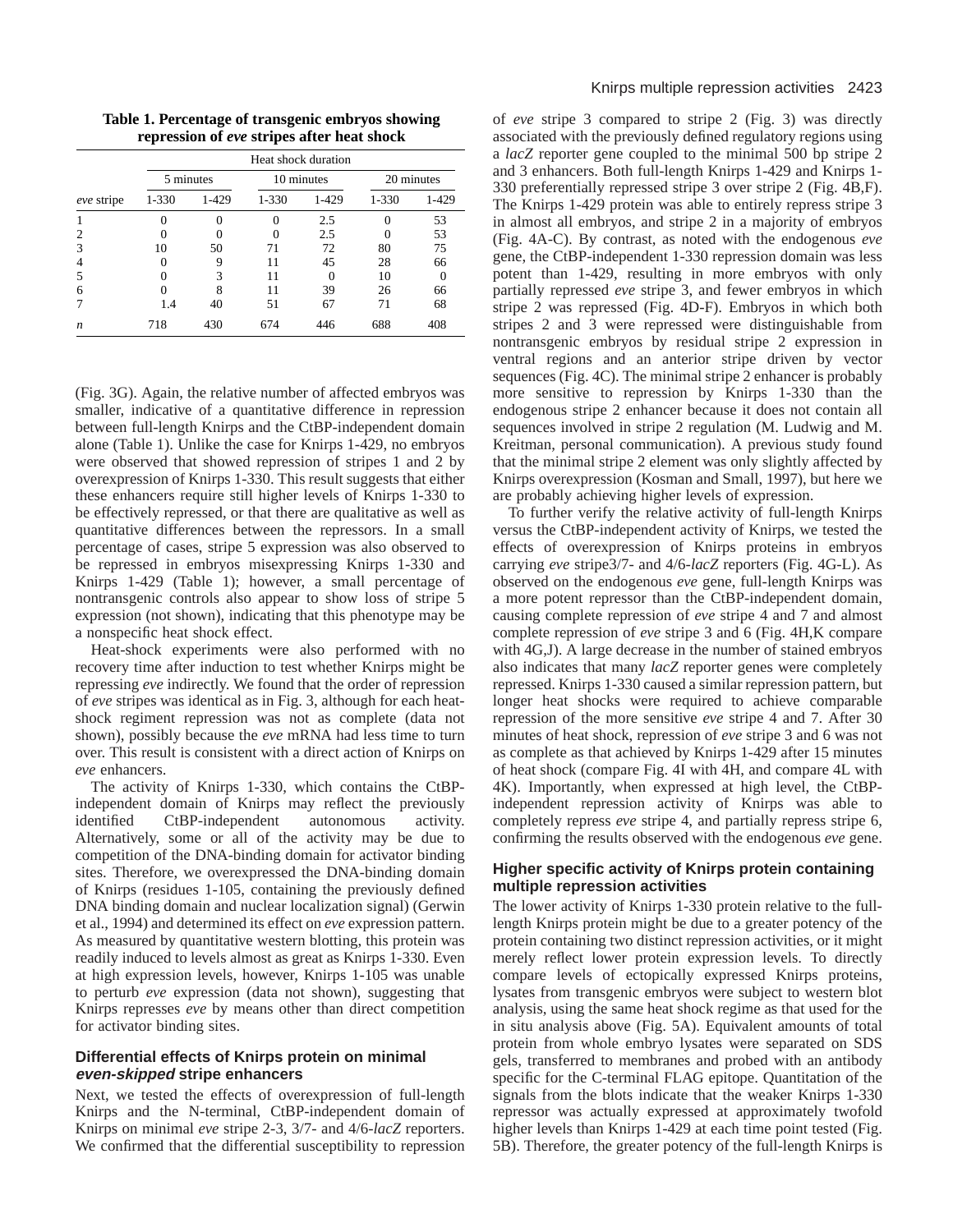



not just a function of greater expression or stability of this protein, but presumably reflects the greater activity of the combined repression domains.

### **Potency of Knirps 1-429 versus Knirps 1-330 in regulation of hunchback, runt, hairy and fushi tarazu**

To compare the activities of full-length Knirps 1-429 with the Knirps CtBP-independent repression domain on other endogenous target genes, we examined the effects of overexpressing Knirps 1-429 or Knirps 1-330 on *hunchback*, *runt*, *hairy* and *fushi tarazu*. Previous studies demonstrated that the *hunchback* parasegment 4 stripe is very sensitive to low levels of Knirps (Kosman and Small, 1997), and we found that both the full-length Knirps protein as well as the CtBPindependent Knirps repressor strongly downregulated this stripe (Fig. 6A-C). Consistent with genetic information about *knirps*-mediated regulation of *runt* (Klingler and Gergen, 1993; Kosman and Small, 1997), misexpression of Knirps 1-429 had a drastic effect on *runt* expression, leading to repression of up to six of the *runt* stripes (Fig. 6F). Stripe 1 was repressed less frequently than stripes 2-4 and 6, consistent with an earlier report that indicated it was not affected by levels of Knirps sufficient to inhibit stripe 2-3 (Kosman and Small, 1997). Knirps 1-330 was much less effective in perturbing *runt* expression, except for weakened *runt* stripe 3 expression (Fig. 6E).

The stripe elements 3, 4, 6 and 7 of *hairy* have been found to be affected by misexpression of Knirps protein or mutations in the *knirps* gene (Pankratz et al., 1990; Langeland et al., 1994; Kosman and Small, 1997) and binding sites for Knirps protein have been mapped on the *hairy* stripe 6 and 7 enhancer elements (Langeland et al., 1994; Hader et al., 1998). Expression of Knirps 1-429 caused a strong repression of *hairy* stripe 3, 4, and 7 expression, while expression of Knirps 1-330 had no such inhibitory effect (Fig. 6G-I). The *ftz* pair-rule gene is also under control of gap gene regulators, as well as primary pair-rule genes (Carroll and Scott, 1986; Yu and Pick, 1995). In Knirps 1-429-overexpressing embryos, the central stripes are fused, but overexpression of Knirps 1-330 had a much milder effect, with partial weakening of *ftz* stripes 2 and 3 (Fig. 6J-K). As discussed below, the effects of Knirps misexpression on *ftz* might well represent secondary effects mediated through upstream regulators, in particular *eve* and *hairy*. These effects on *eve* and other endogenous pair-rule genes support the observation that the CtBP-independent repression domain of Knirps is capable of mediating repression on the most sensitive target genes, but is quantitatively less potent than the fulllength protein.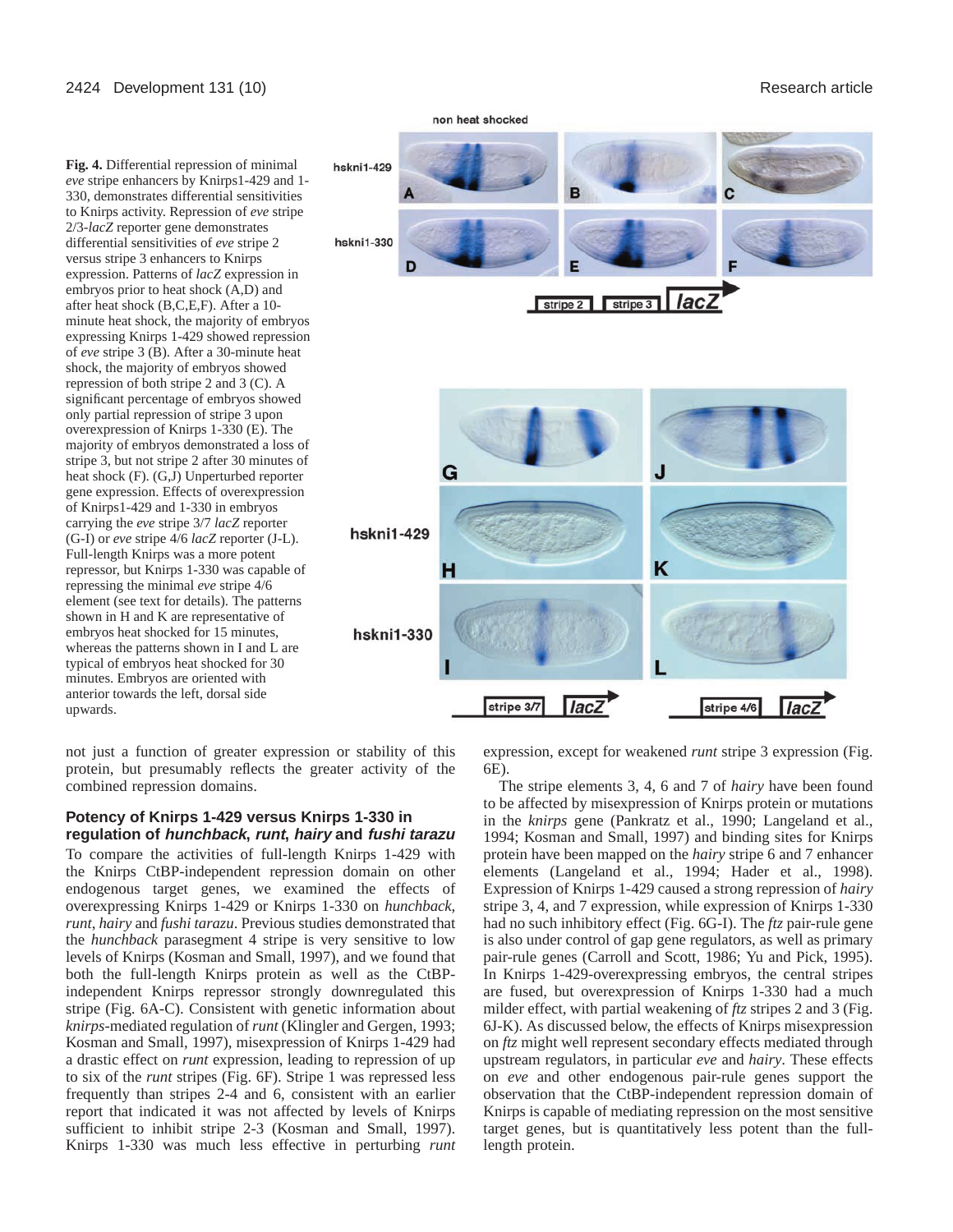

**Fig. 5.** Quantitation of proteins expressed from *hsp70-knirps* transgenes demonstrates that full-length Knirps 1-429 is less abundant than Knirps 1-330. (A) Western blot analysis of embryos subjected to the same heat-shock regimen (0, 5, 10 and 20 minutes) used for analysis shown in Fig. 3 and Table 1. Asterisk marks nonspecific cross-reacting protein that was also present in lysates from non-transgenic *Drosophila* (presence of nonspecific band appeared to vary with batch of antibody; data not shown). Because this nonspecific band co-migrates with the 1-330 protein, the signal from the nonspecific protein (averaged from lanes 5-8) was subtracted from each of the values in lanes 1-4 to determine levels of 1-330 protein. Below, Coomassie stained gel showing equal loading. (B) Quantitation of western blots demonstrates an approximately twofold higher level of Knirps 1-330 protein at each time point than Knirps 1-429, demonstrating that the higher activity of the 1-429 is not due to higher levels of this protein. Standard deviations are shown in B for four separate gels and quantitations of the heat-shock experiment shown in A.

# **Discussion**

#### **Multiple repression activities – quantitative contributions to reaching repression thresholds**

Just as transcriptional activators are known to possess multiple activities to stimulate transcription, a growing number of transcriptional repressors have been found to have multiple activities that are dependent on distinct co-factors. In *Drosophila*, the Brinker repressor can interact with both the CtBP and Groucho co-repressors to mediate repression of Dppregulated genes (Hasson et al., 2001; Zhang et al., 2001). For this repressor, distinct co-factors are required at different promoters. The *tolloid* gene is repressed by Brinker in the blastoderm embryo in a Groucho-dependent manner, while either CtBP or Groucho are sufficient to mediate *brk* autoinhibition. Interestingly, neither co-factor appears to be required for repression of *omb* and *sal*, suggesting a third pathway for repression, possibly direct competition (Hasson et al., 2001; Rushlow et al., 2001). Similarly, the Even-skipped, Runt and Engrailed proteins repress through Grouchodependent and -independent pathways, again showing genespecificity. In none of these cases is it known whether the requirement for specific repression activities at endogenous enhancers reflects qualitatively distinct mechanisms, or alternatively, distinct quantitative requirements for repression levels (Kobayashi et al., 2001; Fujioka et al., 2002; Aronson et al., 1997). Analysis of the Groucho-dependent and -independent activities of Eve protein on *lacZ* reporters, suggest that in combination these two domains do provide quantitatively superior level of repression (Fujioka et al., 2002).

Previous studies of Krüppel, Giant and Knirps have indicated that CtBP dependence or independence of their repression activities varies according to the specific cis regulatory element involved, suggesting that there are particular enhancer architectures that necessitate CtBP activity. The clearest example of enhancer specific requirements for CtBP is shown in the case of *eve* enhancers. In nuclei situated between *eve* stripes 4 and 6, the stripe 4/6 and 3/7 enhancers are both repressed by Knirps in the same nuclei, yet this repression is independent of CtBP on the 3/7 element and dependent on CtBP on the 4/6 element (Fig. 1). By expressing increasing levels of the CtBP-independent form of Knirps, the requirement for CtBP is obviated (Fig. 3). These results suggest that distinct requirements for the CtBP co-factor at different genes or cis regulatory elements can be based on the quantitative levels of repression activity. Indeed, the combination of the CtBP-dependent and CtBP-independent activities make a particularly powerful repressor, as judged by comparison of repression activities of Knirps 1-429 versus Knirps 1-330 on *eve* (Fig. 3 and Table 1) and other pair-rule genes (Fig. 6). These results suggest that both repression domains can be simultaneously engaged on a given cis regulatory element, rather than a particular repression activity being selectively engaged at particular enhancers. Consistent with this picture, when they are assayed separately as Gal4 fusion proteins in embryos, both CtBP-dependent and CtBPindependent repression domains of Knirps have equal, modestly effective repression activities. By contrast, a Gal4 protein containing both domains is much more effective at repressing a strongly activated promoter (Sutrias-Grau and Arnosti, 2004).

A model that explains the quantitative contribution of the CtBP co-repressor to Knirps repression activity is shown in Fig. 7. At the top, two lines depict the levels of repression activity generated by increasing Knirps concentrations, the top line illustrating the levels of repression achieved by the Knirps protein complexed with CtBP. Thresholds of repression required by the *eve* stripe 3/7 and 4/6 enhancers are depicted by horizontal lines. Below, relative levels of Knirps are shown with respect to position (egg length) in the embryo. At a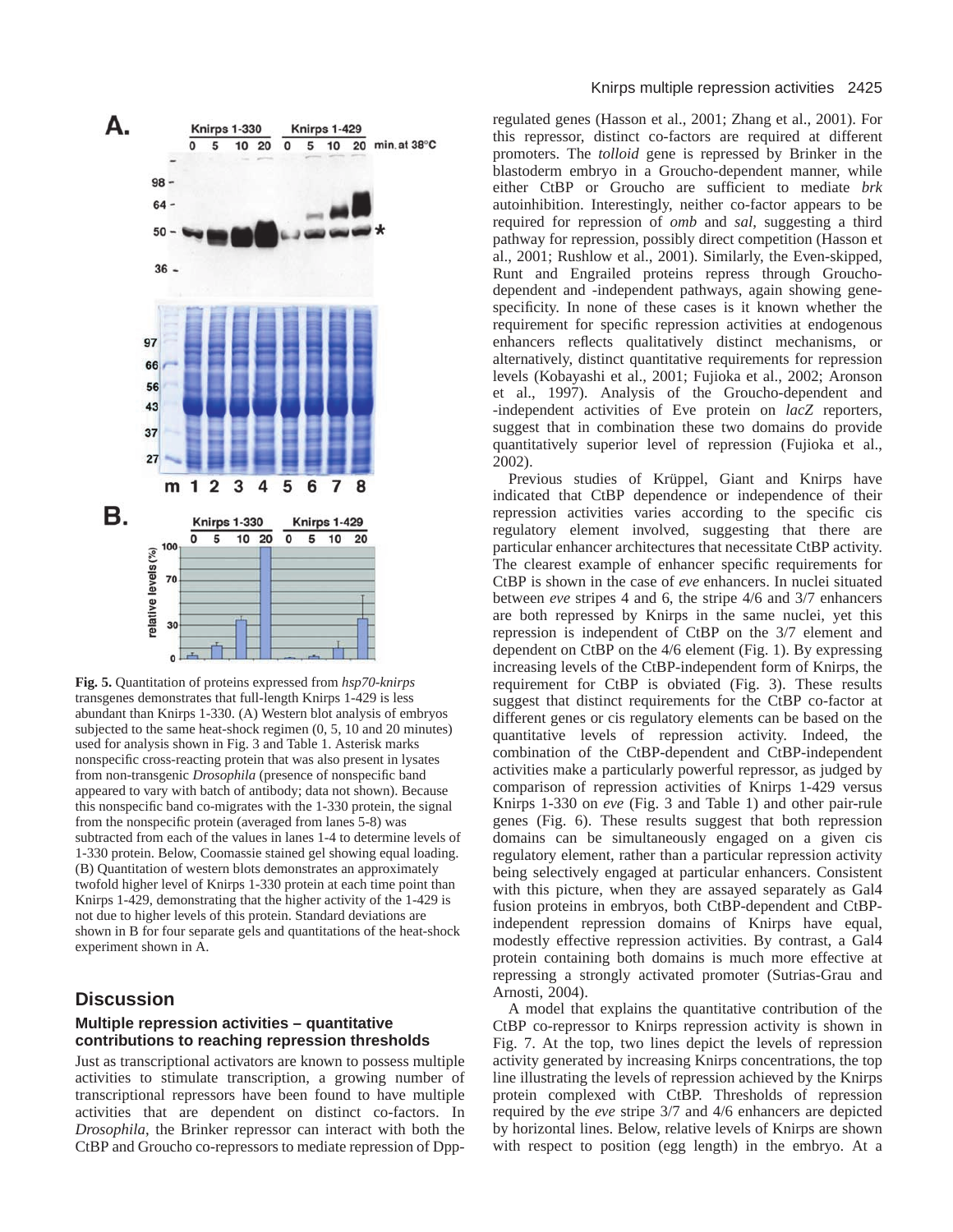

**Fig. 6.** Effect of expression of Knirps proteins on *hunchback* (*hb*), *runt*, *hairy* and *fushi tarazu* (*ftz*) demonstrates differential activity of Knirps 1-429 versus Knirps 1-330 on all but the most sensitive target genes. *hb*, a sensitive target of Knirps (A-C), showed similar repression by both Knirps 1-330 and Knirps 1-429 of the parasegment four zygotic expression pattern (arrow) after 30 minutes of heat shock. On other genes, Knirps 1-330 was much less potent than Knirps 1-429. Knirps 1-330 repressed only stripe 3 of *runt* (E), while Knirps 1-429 repressed all except *runt* stripe 5 (F) after 15 minutes of heat shock (similar patterns were observed at 30 minutes). Similarly, 1-330 had a modest effect only on *hairy* stripes 3/4 (H) and *ftz* stripe 3 (L), while Knirps 1-429 completely repressed *hairy* 3,4 7 (I) and extensively disrupted *ftz* expression (K) after 5 and 10 minutes of heat shock respectively (similar patterns were noted at 15 and 30 minutes). Transcripts of endogenous Knirps target genes were visualized by in situ hybridization. All embryos are oriented with anterior towards the left, dorsal upwards.

relatively low level of Knirps protein activity, the *eve* 3/7 enhancer is repressed, and this level of repression activity is achieved at similar levels of Knirps, regardless of whether or not CtBP contributes to repression. Thus, in the absence of CtBP, the positions at which the stripe 3/7 boundaries form shift very little. The much higher level of repression required by the stripe 4/6 element is achieved only near the peak of Knirps protein levels. If CtBP is not complexed with Knirps, the intercept shifts sharply to the right, to a level of Knirps not normally present in the embryo. The sufficient level of repression in the absence of CtBP activity or protein is only



achieved under conditions where Knirps is overexpressed, as in Fig. 3.

#### **Setting thresholds**

The threshold model explains how the contributions of separate repression activities act in a quantitative fashion to meet given thresholds, but what is the basis for distinct repression thresholds? There are at least two variables involved in dictating a threshold, namely, regulatory protein levels and the nature (number, affinity, and placement) of the relevant binding sites within a regulatory element. Varying intranuclear activator levels can influence repression thresholds, as suggested by regulation of the *Krüppel* gene: Giant requires CtBP for repression of this gene only in nuclei containing peak levels of the Bicoid activator (Strunk et al., 2001). Varying

**Fig. 7.** Quantitative model for contribution of CtBP activity to repression by Knirps. Protein levels of Knirps (horizontal axis) are plotted against differential levels of repressor activity (vertical axis at top). With CtBP, Knirps repression levels increase more sharply with increasing protein levels, allowing the activity to cross critical thresholds at lower protein levels. The position of the Knirps protein levels in the embryo (lower part of figure indicated by % egg length) then dictates where appropriate stripe boundaries will form (vertical broken lines). This model predicts that, owing to the inherently high threshold of the *eve* stripe 4/6 enhancer, loss of CtBP activity will move the intercept off of the range of physiological Knirps concentrations, while having little effect on the stripe 3/7 position.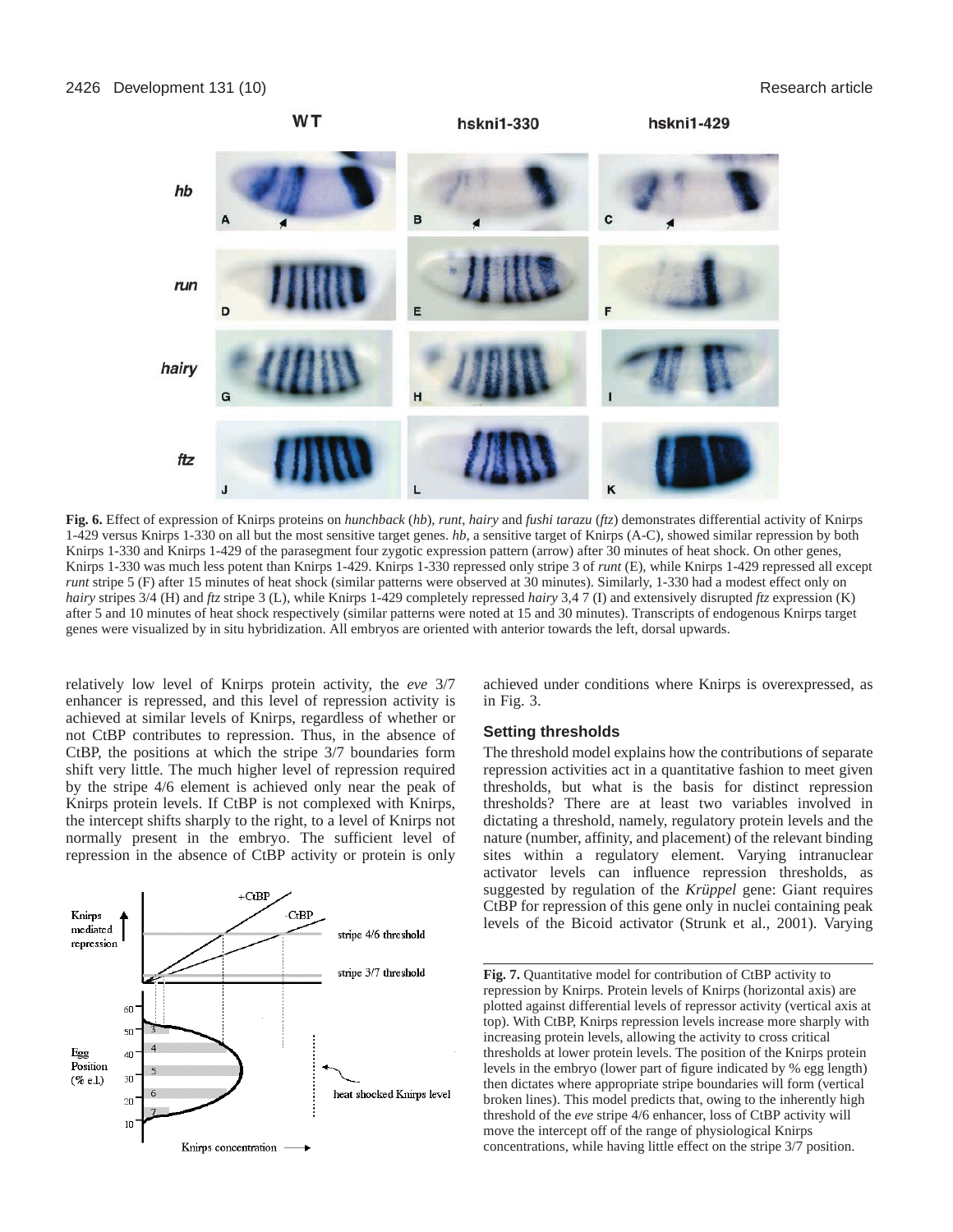intranuclear repressor levels will dictate how easily those thresholds are met with or without multiple repression activities. Gap genes, including *knirps*, generate protein gradients that have properties of morphogens, i.e. they trigger differential responses at different threshold levels (Kosman and Small, 1997). The stripe 4/6 and 3/7 modular enhancers of the *even-skipped* gene are designed to respond to different levels of Knirps protein, allowing the embryo to establish multiple stripe boundaries with a single protein gradient. The shortrange activity of Knirps allows the two enhancers to act independently, so that activators bound to the stripe 4/6 enhancer activate the gene in nuclei where the levels of Knirps are already sufficiently high to inhibit the stripe 3/7 enhancer.

Binding site affinity and number have been clearly established to influence threshold responses in the case of transcriptional activators, such as Bicoid and Dorsal (Jiang and Levine, 1993; Szymanski and Levine, 1995; Struhl et al., 1989). A similar effect is likely to be true for repressors. Sequence analysis of the *eve* gene indicates that there are more high-affinity Knirps binding sites within the *eve* stripe 3/7 element than in the 4/6 enhancer, consistent with relative sensitivities of these elements that we determined experimentally (Fig. 3) (Papatsenko et al., 2002; Berman et al., 2002). Removal of some of the Knirps binding sites in the *eve* stripe 3/7 enhancer reduces the sensitivity of this element to the Knirps gradient (Clyde et al., 2003). However, the number of predicted high-affinity binding sites alone is not sufficient information to predict relative sensitivity to Knirps. If it were, one would expect the *eve* stripe 2 enhancer, with three predicted Knirps sites, to be more sensitive to Knirps than *eve* stripe 4/6, with only a single site, yet the reverse is true (Berman et al., 2002) (Fig. 3). This lack of correlation might be partly attributable to errors in prediction of binding sites; however, additional factors, such as affinity of binding sites and relative placement with respect to other proteins, are likely to make the decisive difference in determining enhancer sensitivity to Knirps. In the case of the Giant repressor, small shifts in the placement of the binding site allows detection of less than two-fold differences in repressor concentrations, a 'gene tuning' mechanism that seems to have been invoked during internal evolution of the *eve* stripe 2 enhancer (Ludwig et al., 2000; Hewitt et al., 1999). The stoichiometry of activators to repressors has also been suggested to be a crucial factor in determining repression levels, and direct tests indicate that Giant and Knirps respond sensitively to differences in activator binding site number and affinity on defined regulatory elements (Hader et al., 1998; Kulkarni and Arnosti, 2003).

*eve* stripe 1 lies just posteriorly to the weak anterior domain of *knirps* expression, suggesting a possible role of Knirps in regulating that element, but it is not clear whether the relative sensitivity of other *eve* stripe enhancers normally active outside of the main posterior domain of Knirps expression is of physiological significance. The *eve* stripe 2 pattern lies outside of the normal area of Knirps expression, and is only repressed at highest levels of Knirps (Table 1), suggesting that repression might be through cryptic Knirps sites in the element (Berman et al., 2002). The robust activity of the *eve* stripe 5 enhancer even under conditions of high levels of Knirps misexpression underlines that this regulatory element has been designed to function in nuclei containing peak levels of Knirps protein (Fig. 3). Similarly, *runt* stripe 5 also resists peak levels of ectopic Knirps (Fig. 6). Both of these regulatory elements have few or no predicted Knirps-binding sites (Berman et al., 2002). These elements would provide a useful platform to test the number and placement of novel Knirps binding sites required to bring the element under the control of this repressor.

#### **Knirps regulation of hb, runt, h and ftz**

The effects of Knirps misexpression on other endogenous pair rule genes reinforce the lessons learned from *eve*, regarding the relative potency of the Knirps repression domains and the sensitivity of different enhancers. Both the CtBP-independent region of Knirps as well as the intact protein were capable of repressing the *hunchback* parasegment 4 stripe, a highly sensitive target of Knirps (Kosman and Small, 1997). However, *hairy*, *runt* and *ftz*, which have been previously noted to have a higher threshold to Knirps repression, were noticeably less affected by Knirps 1-330 compared with Knirps 1-429 (Fig. 6). Thus, it is likely that CtBP activity contributes quantitatively to repression of other Knirps target genes in addition to *eve*.

Repression of central *runt* stripes is consistent with previous findings of direct repression by Knirps and the greater sensitivity of stripes 2-4 relative to stripe 1 (Kosman and Small, 1997). We observed a greater effect of ectopic expression of Knirps on *hairy* than noted in previous experiments, probably on account of higher levels of expression. Knirps expressed under the control of an *eve* stripe 2 enhancer was previously found to have little effect on anterior *hairy* expression, except for a delay in stripe 3/4 separation (Kosman and Small, 1997). Heat shock expression of full-length Knirps 1-429, by contrast, resulted in strong repression of *hairy* stripes 3, 4 and 7 (Fig. 6I). The *hairy* stripe 3,4 and 7 enhancers are predicted to contain Knirps-binding sites, in contrast to the unrepressed stripe 1 and 5 enhancers (Langeland et al., 1994; La Rosee et al., 1997; Berman et al., 2002). The weaker Knirps 1-330 protein had an effect similar to that of full-length Knirps expressed from an *eve* stripe 2 expression construct, i.e. a delay of stripe 3/4 separation (Fig. 6H). Interestingly, *knirps* is important for activation of *hairy* stripe 6, and the protein can bind to the stripe 6 enhancer directly in vitro (Riddihough and Ish-Horowicz, 1991; Langeland et al., 1994). We see no evidence of activation upon overexpression, however, suggesting that such activation might be indirect.

The derepression of *ftz* we observe between stripes 2-4 and 6-7 is likely to be due to indirect effects of repression of *hairy* and *eve* expression; both of these genes are thought to repress *ftz* directly (Jiménez et al., 1996; Manoukian and Krause, 1992). By contrast, previous work involving lower levels of anteriorly expressed Knirps observed only weakened *ftz* stripes 2 and 3, rather than stripe fusion. This lower level of Knirps had a much less profound effect on upstream regulators *hairy* and *eve,* suggesting that Knirps might be a direct gap gene input to this pair-rule gene, as suggested by earlier studies (Yu and Pick, 1995; Kosman and Small, 1997).

#### **Repression mechanisms**

Our study suggests that the multiple repression activities of Knirps can be simultaneously mobilized to provide quantitatively correct levels of repression activity, and that the design of *cis* regulatory elements can elicit CtBP dependence. CtBP-independent activity can in some cases be directly attributed to direct competition with activator for DNA binding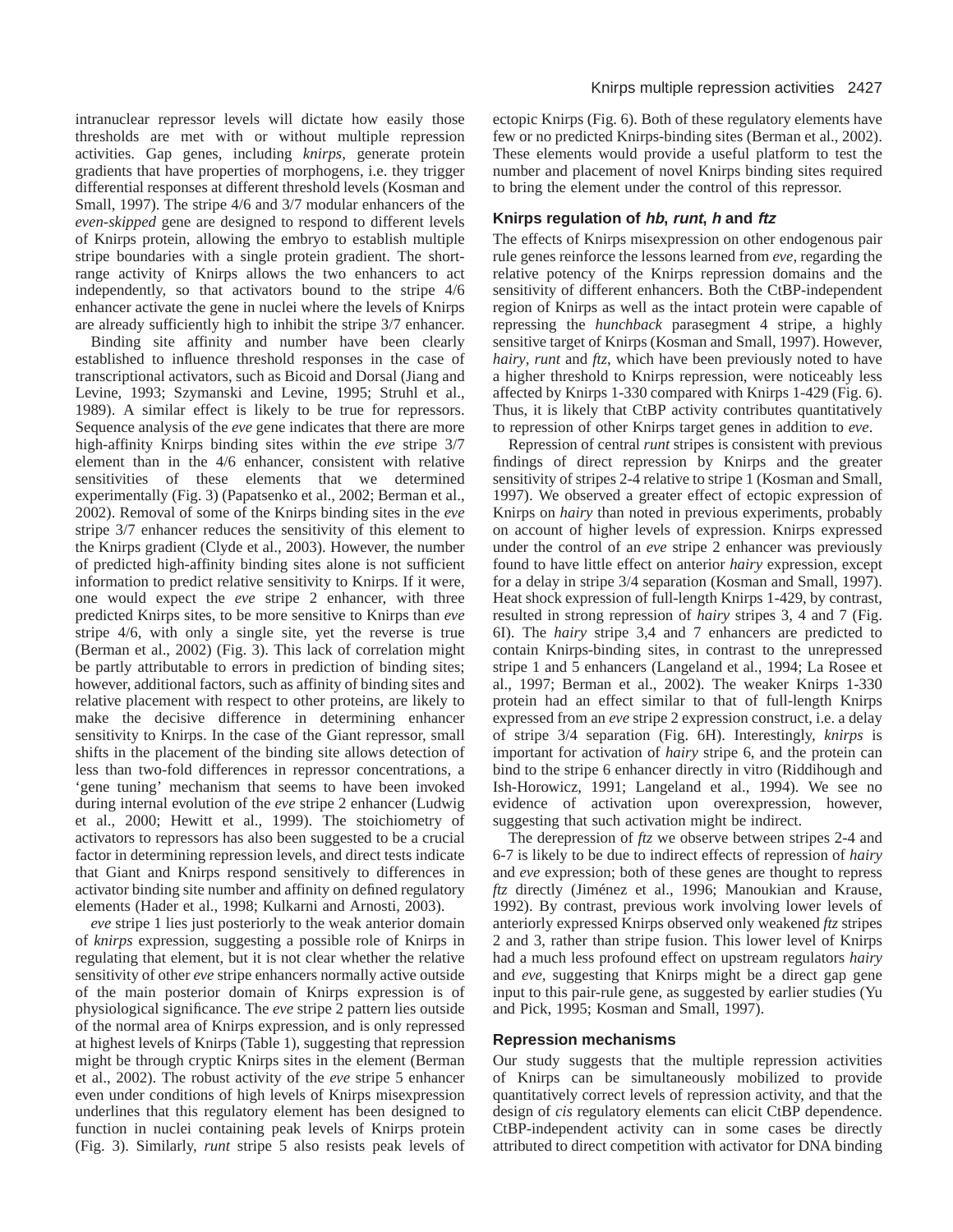#### 2428 Development 131 (10) Research article

(Hoch et al., 1992; Nibu et al., 2003); however, the CtBPindependent activity of Knirps can repress activators on elements where sites are not overlapping (Keller et al., 2000; Ryu and Arnosti, 2003), and overexpression of the DNAbinding domain of Knirps (Knirps1-105) is insufficient to mediate repression of endogenous *eve* enhancers (data not shown). Cell culture and transgenic embryo assays indicate that both CtBP-dependent and independent repression activities of Knirps have very similar characteristics with respect to activator specificity, distance dependence and overall potency, thus the targets and molecular mechanisms might well be similar in each case (Ryu and Arnosti, 2003; Sutrias-Grau and Arnosti, 2004). Key to a deeper understanding of the molecular circuitry controlled by short-range repressors such as Knirps will be biochemical knowledge of the mechanisms of repression employed on these developmentally regulated enhancers.

We thank Miki Fujioka and Jim Jaynes for the *eve* stripe 4/6 *lacZ* reporter construct, and Steve Small for *eve* stipe 3/7 *lacZ* reporter construct. We thank David Kosman and Steve Small for *runt*, *hairy*, *fushi-tarazu* and *even-skipped* cDNAs. M.C. demonstrated the CtBPdependent repression of the *eve* stripe 4/6 enhancer. M.K. carried out the initial heat-shock experiments that demonstrated the sensitivity of the *eve* stripe 4/6 enhancer to the CtBP-independent repression activity of Knirps. P.S. created the heat-shock Knirps lines, characterized the induction of proteins, carried out and quantitated the titrations of Knirps proteins, and quantitated the effects on *eve* and other pair-rule genes. The authors wish to thank S. Small for sharing information prior to publication, Lee Kroos for comments on the manuscript and three anonymous reviewers for helpful suggestions. This study was supported by grant NIH GM56976 to D.N.A.

# **References**

- **Arnosti, D. N., Gray, S., Barolo, S., Zhou, J. and Levine, M.** (1996). The gap protein knirps mediates both quenching and direct repression in the *Drosophila* embryo. *EMBO J*. **15**, 3659-3666.
- **Aronson, B. D., Fisher, A. L., Blechman, K., Caudy, M. and Gergen, J. P.** (1997). Groucho-dependent and –independent repression activities of Runt domain proteins. *Mol. Cell. Biol.* **17**, 5581-5587.
- **Balasubramanian, P., Zhao, L. J. and Chinnadurai, G.** (2003). Nicotinamide adenine dinucleotide stimulates oligomerization, interaction with adenovirus E1A and an intrinsic dehydrogenase activity of CtBP. *FEBS Lett.* **537**, 157-160.
- **Berman, B. P., Yutaka, N., Pfeiffer, B. D., Tomancak, P., Celniker, S. E.,** Levine, M., Rubin, G. M. and Eisen, M. B. (2002). Exploiting transcription factors binding site clustering to identify cis-regulatory modules involved in pattern formation in the *Drosophila* genome*. Proc. Natl. Acad. Sci. USA* **99**, 757-762.
- **Carroll, S. B. and Scott, M. P.** (1986). Zygotically active genes that affect the spatial expression of the *fushi tarazu* segmentation gene during early *Drosophila* embryogenesis. *Cell* **45**, 113-126.
- **Cavener, D. R. and Ray, S. C.** (1991). Eukaryotic start and stop translation sites*. Nucleic Acids Res.* **19**, 3185-3192.
- **Chinnadurai, G.** (2002). CtBP, an unconventional transcriptional corepressor in development and oncogenesis. *Mol. Cell* **9**, 213-224.
- **Clyde, D. E., Corado, M. S. G., Wu, X., Paré, A., Papatsenko, D. and Small, S.** (2003). A self-organizing system of repressor gradients establishes segmental complexity in *Drosophila*. *Nature* **426**, 849-853.
- **Fujioka, M., Emi-Sarker, Y., Yusibova, G. L., Goto, T. and Jaynes, J. B.** (1999). Analysis of an *even-skipped* rescue transgene reveals both composite and discrete neuronal and early blastoderm enhancers, and multi-stripe positioning by gap gene repressor gradients. *Development* **126**, 2527-2538.
- **Fujioka, M., Yusibova, G. L., Patel, N. H., Brown, S. J. and Jaynes, J. B.** (2002). The repressor activity of Even-skipped is highly conserved, and is sufficient to activate *engrailed* and to regulate both the spacing and stability of parasegment boundaries. *Development* **129**, 4411-4421.
- **Gerwin, N., la Rosee, A., Sauer, F., Halbritter, H. P., Neumann, M., Jäckle, H. and Nauber, U. (**1994). Functional and conserved domains of the *Drosophila* transcription factor encoded by the segmentation gene *knirps*. *Mol. Cell. Biol.* **14**, 7899-7908.
- **Gray, S. and Levine, M.** (1996a). Transcriptional repression in development*. Curr. Opin. Cell Biol.* **8**, 358-364.
- **Gray, S. and Levine, M.** (1996b). Short-range transcriptional repressors mediate both quenching and direct repression within complex loci in *Drosophila*. *Genes Dev.* **10**, 700-710.
- **Hader, T., la Rosee, A., Ziebold, U., Busch, M., Taubert, H., Jäckle, H. and Rivera-Pomar, R.** (1998). Activation of posterior pair-rule stripe expression in response to maternal caudal and zygotic knirps activities. *Mech. Dev.* **71**, 177-186.
- **Harlow, E. and Lane, D.** (1999). *Using Antibodies: A Laboratory Manual*. Cold Spring Harbor Press, Cold Spring Harbor, NY.
- Hasson, P., Muller, B., Basler, K. and Paroush, Z. (2001). Brinker requires two corepressors for maximal and versatile repression in Dpp signalling. *EMBO J.* **20**, 5725-5736.
- **Hewitt, G. F., Strunk, B. S., Margulies, C., Priputin, T., Wang, X., Amey, R., Pabst, B. A., Kosman, D., Reinitz, J. and Arnosti, D. N.** (1999). Transcriptional repression by the *Drosophila* Giant protein: cis element positioning provides an alternative means of interpreting an effector gradient. *Development* **126**, 1201-1210.
- Hoch, M., Gerwin, N., Taubert, H. and Jäckle, H. (1992). Competition for overlapping sites in the regulatory region of the *Drosophila* gene *krüppel*. *Science* **256**, 94-97.
- Jiang, J. and Levine, M. (1993). Binding affinities and cooperative interactions with bHLH activators delimit threshold responses to the *dorsal* gradient morphogen. *Cell* **72**, 741-752.
- Jimenez, G., Pinchin, S. M. and Ish-Horowicz, D. (1996). In vivo interactions of the *Drosophila* Hairy and Runt transcriptional repressors with target promoters. *EMBO J.* **15**, 7088-7098.
- **Keller, S. A., Mao, Y., Struffi, P., Margulies, C., Yurk, C. E., Anderson, A. R., Amey, R. L, Ballard, S., Ebels, J. M., Foley, K., Corado, M. and Arnosti, D. N.** (2000). dCtBP-dependent and -independent repression activities of the *Drosophila* Knirps protein. *Mol. Cell. Biol.* **20**, 7247-7258.
- **Klingler, M. and Gergen, J. P.** (1993). Regulation of *runt* transcription by *Drosophila* segmentation genes. *Mech. Dev.* **43**, 3-19.
- **Kobayashi, M., Goldstein, R. E., Fujioka, M., Paroush, Z. and Jaynes, J. B.** (2001). Groucho augments the repression of multiple Even-skipped target genes in establishing parasegment boundaries. *Development* **128**, 1805- 1815.
- **Kosman, D. and Small, S.** (1997). Concentration-dependent patterning by an ectopic expression domain of the *Drosophila* gap gene *knirps*. *Development* **124**, 1343-1354.
- **Kulkarni, M. M. and Arnosti, D. N.** (2003). Information display by transcriptional enhancers. *Development* **130**, 6569-6575.
- **Kumar, V., Carlson, J. E., Ohgi, K. A., Edwards, T. A., Rose, D., Escalante, C. R., Rosenfeld, M. G. and Aggarwal, A. K.** (2002). Transcription corepressor CtBP is an NAD(+)-regulated dehydrogenase. *Mol. Cell* **10**, 857-869.
- **Langeland, J. A., Attai, S. F., Vorwerk, K. and Carroll, S. B.** (1994). Positioning adjacent pair-rule stripes in the posterior *Drosophila* embryo. *Development* **120**, 2945-2955.
- **La Rosee-Borggreve, A., Hader, T., Wainwright, D., Sauer, F. and Jäckle, H.** (1999). *hairy* stripe 7 element mediates activation and repression in response to different domains and levels of Krüppel in the *Drosophila* embryo. *Mech. Dev.* **89**, 133-140.
- **Ludwig, M. Z. and Kreitman, M.** (1998). Functional analysis of *eve* stripe 2 enhancer evolution in *Drosophila*: rules governing conservation and change. *Development* **125**, 949-58.
- **Ludwig, M. Z., Bergman, C., Patel, N. H. and Kreitman, M.** (2000). Evidence for stabilizing selection in a eukaryotic enhancer element. *Nature* **403**, 564-67.
- **Lunyak, V. V., Burgess, R., Prefontaine, G. G., Nelson, C., Sze, S. H., Chenoweth, J., Schwartz, P., Pevzner, P. A., Glass, C., Mandel, G. and Rosenfeld, M. G. (2002).** Corepressor-dependent silencing of chromosomal regions encoding neuronal genes. *Science* **298**, 1747-1752.
- **Manoukian, A. S. and Krause, H. M.** (1992). Concentration-dependent activities of the even-skipped protein in *Drosophila* embryos. *Genes Dev.* **6**, 1740-1751.
- **Nibu, Y., Zhang, H. and Levine, M. (**1998a). Interaction of short-range repressors with *Drosophila* CtBP in the embryo. *Science* **280**, 101-104.
- **Nibu, Y., Zhang, H., Bajor, E., Barolo, S., Small, S. and M. Levine.** (1998b).